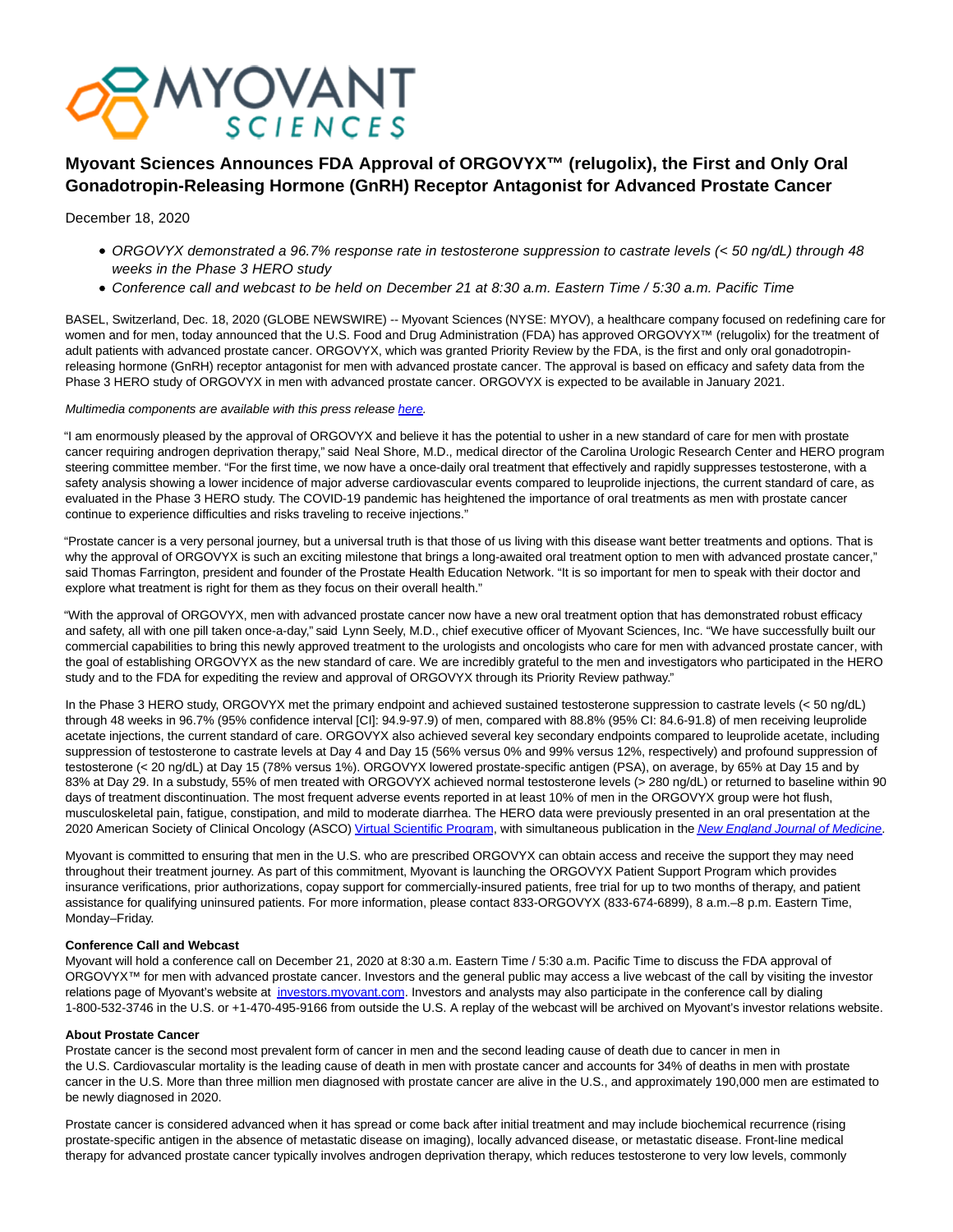referred to as castrate levels (< 50 ng/dL). Luteinizing hormone-releasing hormone (LHRH) receptor agonists, such as leuprolide acetate, are depot injections and the current standard of care for androgen deprivation therapy. However, LHRH receptor agonists may be associated with mechanismof-action limitations, including the potentially detrimental initial surge in testosterone levels that can exacerbate clinical symptoms, which is known as clinical or hormonal flare, and delayed testosterone recovery after the drug is discontinued. Approximately 300,000 men are treated with androgen deprivation therapy each year.

# **About ORGOVYX ™ (relugolix)**

ORGOVYX (relugolix) is the first and only oral gonadotropin-releasing hormone (GnRH) receptor antagonist approved by the FDA for the treatment of adult patients with advanced prostate cancer. As a GnRH antagonist, ORGOVYX blocks the GnRH receptor and reduces production of testicular testosterone, a hormone known to stimulate the growth of prostate cancer.

For full prescribing information, including patient information, please click [here.](https://www.globenewswire.com/Tracker?data=eUOQ0WlX_-AMomdu884c08M_-ek5X2U_pdwtocprDusahtZnTq0R4ZmDu9i4bI1BBTfx6UWjVU8wjgx2jwy7cc63YuQS67bg8brWRJkPZBQHA4QiJCNHYGg4dTjmmHUf)

# **Indication**

ORGOVYX is approved for the treatment of adult patients with advanced prostate cancer.

#### **Select Important Safety Information**

Androgen deprivation therapy, such as ORGOVYX, may **prolong the QT/QTc interval**. Providers should consider whether the benefits of androgen deprivation therapy outweigh the potential risks in patients with congenital long QT syndrome, congestive heart failure, or frequent electrolyte abnormalities and in patients taking drugs known to prolong the QT interval. Electrolyte abnormalities should be corrected. Consider periodic monitoring of electrocardiograms and electrolytes.

The safety and efficacy of ORGOVYX have not been established in females. Based on findings in animals and mechanism of action, ORGOVYX can cause **fetal harm and loss of pregnancy** when administered to a pregnant female. Advise males with female partners of reproductive potential to use effective contraception during treatment and for 2 weeks after the last dose of ORGOVYX.

**Most common adverse reactions (≥ 10%)** in patients receiving ORGOVYX were hot flush (54%), musculoskeletal pain (30%), fatigue (26%), constipation (12%), and diarrhea (12%).

**Most common laboratory abnormalities (≥ 15%)** in patients receiving ORGOVYX were glucose increased (44%), triglycerides increased (35%), hemoglobin decreased (28%), alanine aminotransferase increased (27%), and aspartate aminotransferase increased (18%).

**Co-administration of ORGOVYX with a P-gp inhibitor** increases the area under the curve (AUC) and maximum concentration (C<sub>max</sub>) of ORGOVYX, which may increase the risk of adverse reactions associated with ORGOVYX. Avoid co-administration of ORGOVYX with oral P-gp inhibitors. If co-administration is unavoidable, take ORGOVYX first, separate dosing by at least 6 hours, and monitor patients more frequently for adverse reactions.

**Co-administration of ORGOVYX with a combined P-gp and strong CYP3A inducer** decreases the AUC and Cmax of ORGOVYX, which may reduce the effects of ORGOVYX. Avoid co-administration of ORGOVYX with combined P-gp and strong CYP3A inducers. If co-administration is unavoidable, increase the ORGOVYX dose to 240 mg once daily.

# **About Myovant Sciences**

Myovant Sciences aspires to redefine care for women and for men through purpose-driven science, empowering medicines, and transformative advocacy. Our lead product candidate, relugolix, is a once-daily, oral GnRH receptor antagonist. Relugolix (120 mg) is FDA-approved as ORGOVYX™ for adult patients with advanced prostate cancer. Relugolix combination tablet (relugolix 40 mg, estradiol 1.0 mg, and norethindrone acetate 0.5 mg) is under regulatory review in Europe and the U.S. for women with uterine fibroids and is under development for women with endometriosis. We are also developing MVT-602, an oligopeptide kisspeptin-1 receptor agonist, which has completed a Phase 2a study for female infertility as part of assisted reproduction. Sumitovant Biopharma, Ltd., a wholly owned subsidiary of Sumitomo Dainippon Pharma Co., Ltd., is our majority shareholder. For more information, please visit our website at [www.myovant.com.](https://www.globenewswire.com/Tracker?data=y7Aaovtjyk0qSocy_W5UECbpAHX1fL6FstVqTHa-rDfYzeJxGqqtn_o4HfhgLDpyLe_vIk8KOEMRse8zSnj3rHvrFjTFlFvouvvAN5i__kBM64WO_E8JflqGBlby1ClI3R3zOctlMs8PlzSXT_u9XS2zFOiPGCXoLrrPm9o7n23MieireXlfKr3f4VnYog1_aqfe3PxaoQraDUkOCd5GTfn2KpCLb1o_3zJ27Ke1SZc=) Follow [@Myovant o](https://www.globenewswire.com/Tracker?data=-I8o5GGaxrGLXSj7iA8yx8KQxVLNeIRUb8NdohNy6A8Bn64bkPRAcipRxvX496DLSU4uRtiSkEEFea_RQHzwtKZa1kWtj4VC4mkdEzmfYpDGYCgS4W9sF_4TaBcgkKpc2Qmj23WjNafk3IKU3MvwgyxxNv5-W-wjWUjjApz3gyPKFwKuRoNqgK9PMrT9Aw110xaycMz0suyL0xnTRou4UIupfmseYVCHw4z2Ausgp9k=)n Twitter an[d LinkedIn.](https://www.globenewswire.com/Tracker?data=ydy2PIUeK0EyQWskY3MNIS5zXGyacD2GbzYV83bwcHQqSWW4H7jqwIYdBu6YhjZMu_7fTWwT8HqBwdCGsjEh-W3cDnbhBokn6KDaPqCmh5FRLuV6dSFHbWKPjmDFCgJdHZo67MUylIWbQ1ndelK77iUtSD7s88Y3hSQmzuzQ2E8AXwUOb-bcQofMJREDFnU4GvpCkIN9wyz6FP0jh3NIVUetWVaR8n9mYoqJCnhBY5-rWhXhK8W-uIm9JxbkjSk-6_XiXGCgVnFnnzwpPJ5mFg==)

# **Forward-Looking Statements**

This press release contains forward-looking statements within the meaning of the Private Securities Litigation Reform Act of 1995. In this press release, forward-looking statements include, but are not limited to, all statements and quotes reflecting Myovant Sciences' expectations, including Myovant Sciences' aspiration to redefine care for women and for men; Myovant's expectations regarding the potential benefits of ORGOVYX; Myovant's expectation that ORGOVYX will become available in January 2021; Myovant's expectations regarding the potential commercial launch of ORGOVYX in the United States, including launch timing; Myovant's goal of establishing ORGOVYX as the new standard of care in advanced prostate cancer; Myovant's plans to offer a patient assistance program for patients; and the features of such patient assistance program, including insurance verifications, prior authorizations, copay support for commercially-insured patients, free trial for up to 2 months of therapy, and patient assistance for qualifying uninsured patients.

Myovant Sciences' forward-looking statements are based on management's current expectations and beliefs and are subject to a number of risks, uncertainties, assumptions and other factors known and unknown that could cause actual results and the timing of certain events to differ materially from future results expressed or implied by the forward-looking statements, including unforeseen circumstances or other disruptions to normal business operations arising from or related to the COVID-19 pandemic; Myovant's dependence on the success of ORGOVYX; Myovant's ability to sustain a commercial field organization and distribution network; the degree of acceptance of ORGOVYX among physicians, patients, healthcare payors, patient advocacy groups, and the general medical community; Myovant's ability to obtain favorable coverage and reimbursement from third-party payors for ORGOVYX; and Myovant's reliance on third parties for the manufacture of ORGOVYX. Myovant Sciences cannot assure you that the events and circumstances reflected in the forward-looking statements will be achieved or occur and actual results could differ materially from those expressed or implied by these forward-looking statements. Factors that could materially affect Myovant Sciences' operations and future prospects or which could cause actual results to differ materially from expectations include, but are not limited to, the risks and uncertainties listed in Myovant Sciences' filings with the United States Securities and Exchange Commission (SEC), including under the heading "Risk Factors" in Myovant Sciences' Quarterly Report on Form 10-Q filed on November 12, 2020, as such risk factors may be amended, supplemented or superseded from time